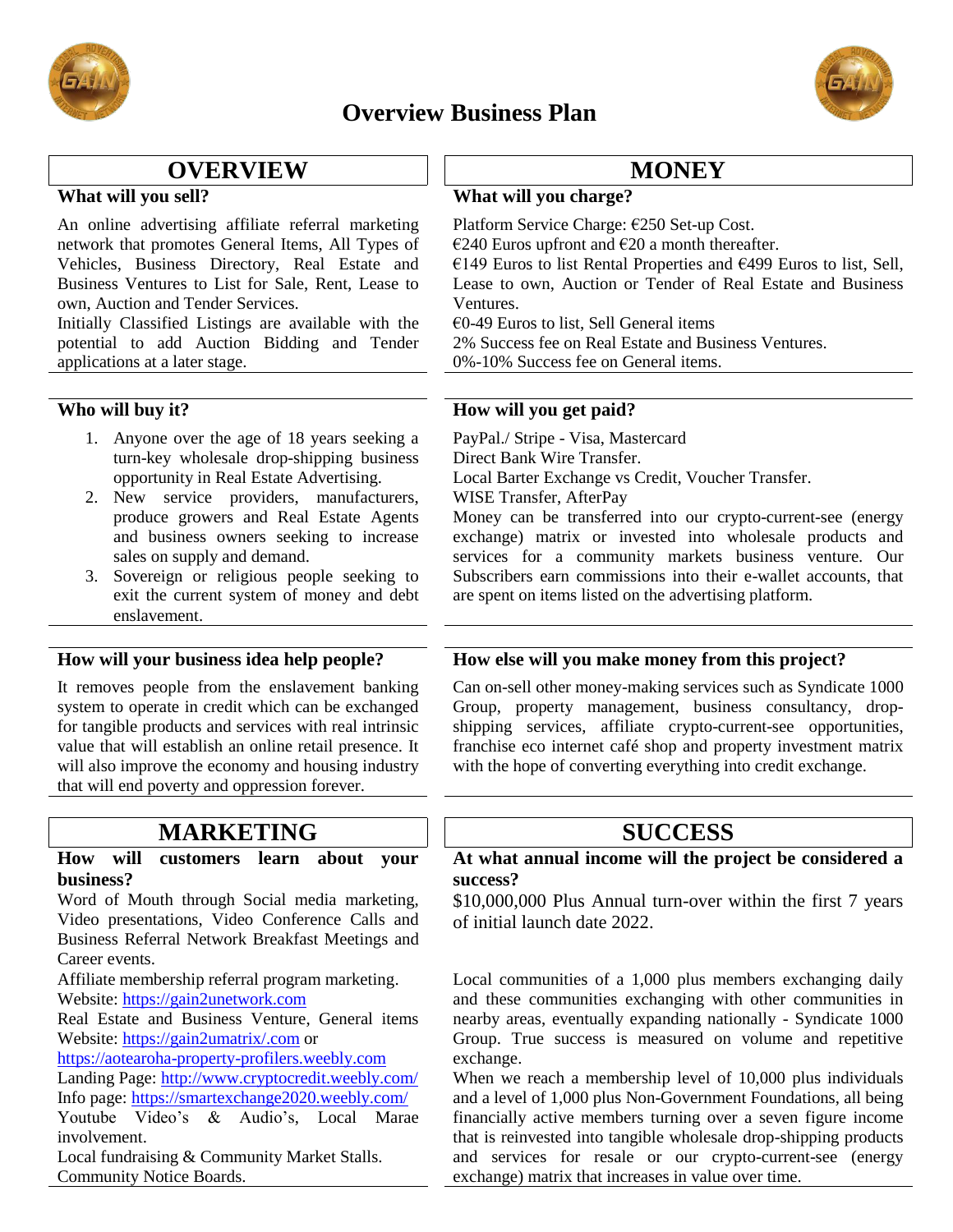### **How can you encourage referrals?**

Business Cards and community involvement. ZOOM.

Our affiliate membership referral program, lead capture pages, speed networking and career evening events and Coffee Outbreak Network Group breakfast meetings.

# **OBSTACLES/CHALLENGES QUESTIONS & FACTORS**

People fearing change and sticking to cultural values, idolatry and poor judgment. Fear of the unknown.

Dependency on state hand-outs.

Skeptical down-trodden people, burnt by the current system indoctrination, who have a lack of Trust.

Getting people of culture out of the Maori Marae mentality and Kaumatua and Kuia keeping their people in conflict to remain in control.

Government Mind Control and law and Policy changes.

# **MISSION VISION**

To end poverty and oppression forever on a global scale by providing a turn-key wholesale drop-shipping and resale credit exchange business opportunity for all.

To provide a work from home opportunity.

To establish a pay-it-forward membership support, affiliate referral network within a cashless bartering system that enhances online shopping and commercial exchange that eliminates crime and ends poverty and oppression forever on a global scale.

[https://gain2umatrix.com](https://gain2umatrix.com/)

[https://aotearoha-property-profilers.weebly.com](https://aotearoha-property-profilers.weebly.com/) <https://smartexchange2020.weebly.com/> [https://gain2unetwork.com](https://gain2unetwork.com/)

### **What strategies will you use to implement your plans?**

- Inviting Real Estate Agencies and their Agents to participate.
- Pay commissions to affiliates who refer people to join or list their Real Estate, Business Ventures or Business Directory and their products and services.
- Member's word of mouth, video and power-

### **At what number of customers will the project be considered a success?**

When we reach a milestone of 10,000 financially active members and a year into the exchanging of goods and services business model and reinvestment of revenue.

### **What will be your most significant obstacles? Which question or factor will be the most pivotal?**

Q: Are you registered with the Financial Markets Authority? A: Global Advertising Internet Network Foundation is a registered Advertising, Sales and Marketing Company since 26<sup>th</sup> January 2012. We promote commercial advertising and an affiliate membership referral rewards program and are not financial, investment or insurance advisors. We are a decentralized private and exclusive network with our own private medium of exchange.

To establish a cashless trading system that enhances online shopping and commercial trade locally, nationally and internationally for our affiliate membership support network.

Love is patient, love is kind. It does not envy, it does not boast, it is not proud. It does not dishonor others, it is not self-seeking, it is not easily angered, it keeps no record of wrongs. Love does not delight in evil but rejoices with the truth. It always protects, always trusts, always hopes, always perseveres. So seek ye FIRST The Kingdom of God, and His Righteousness; and all these things shall be added unto you.

<https://marsich-crown-kingdom.weebly.com/> <https://return-to-eden.weebly.com/> <https://alpha-omega-agape-love.weebly.com/>

### **What's planned for the first year?**

- To build Membership and their Credit Score Value.
- To seek community grants and have fundraising events to raise start-up capital.
- To develop a go-fund-me or give-a-little donation page to create capital for the venture.
- To establish a VIP1000 Group in New Zealand to kick-start the business model with Syndicate 1000 Group combined